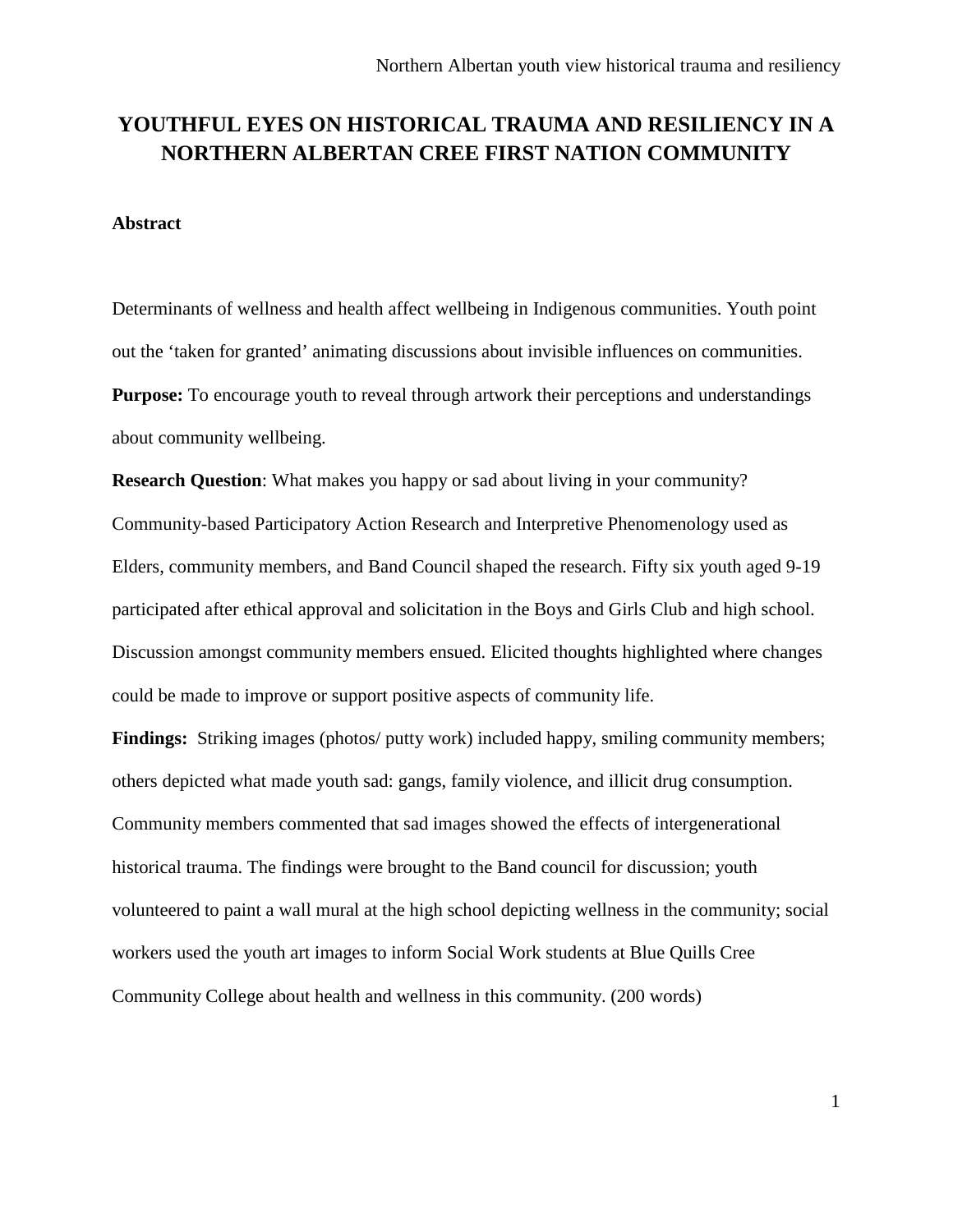Key words: Aboriginal; intergenerational historical trauma; resiliency; community; youth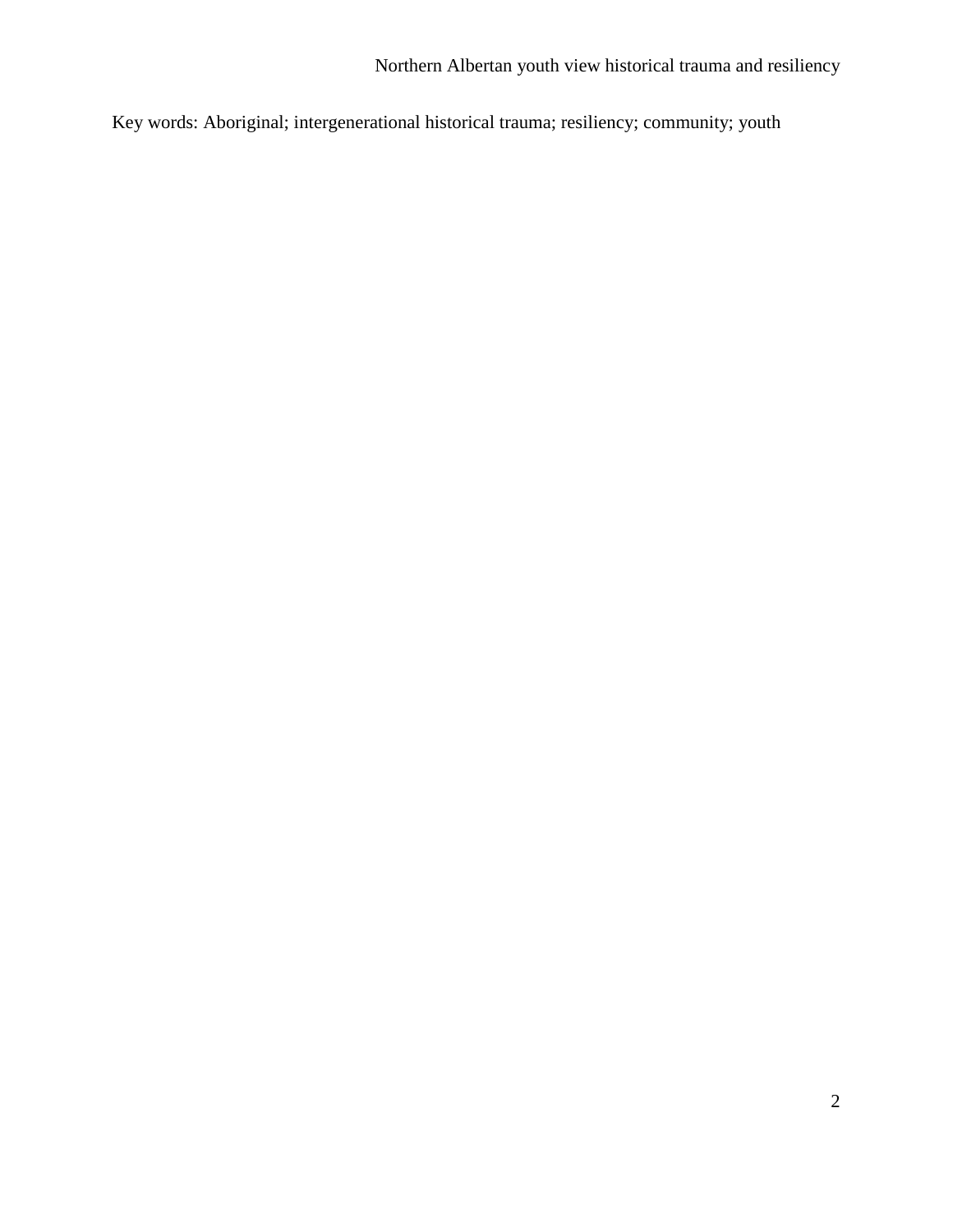This article outlines an innovative research project undertaken in a Cree First Nations Community in Northern Alberta 2008 - 2011. It is an example of Community-based Participatory Action Research combined with Interpretive Phenomenology (participatory interpretive inquiry(PAR-IP)[\(SA Conroy, 2012\)](#page-17-0) working to its full potential in gathering community members of all ages: to reflect upon and to take action to address community concerns about health and wellbeing; and to bring what is working well (or not) in the community to local decision and policy makers. It seemed natural and culturally foundational to include Aboriginal youth as the primary commentators about what was happening in the community and to integrally involve elders and community leaders in the research project. Throughout the research, we honoured Aboriginal ways of doing and being: initiating the research through pipe ceremonies; following the Blue Quills First Nations Ethics Review Board protocols and attending to requirements and approval of the Health Ethics Review Board Panel B of the University of Alberta; working closely with the Your community First Nations Band Council; respecting the place and input of Elders; and attending to the counsel of Band Leaders. Below, we outline what the research project encompassed, including some examples of the artwork the youth provided, then move to the findings, implications, resultant actions and ideas for future directions flowing from the project.

**Project purpose:** To encourage youth to reveal through artwork their perceptions and understandings about community wellbeing. From the outset, we valued both the input of community youth who experience the everydayness of life in their community, and youth's powers of observation. Originally, the research proposal submitted to SSHRC was titled: *A wellspring approach to a burgeoning problem: Obesity prevention with and by Aboriginal*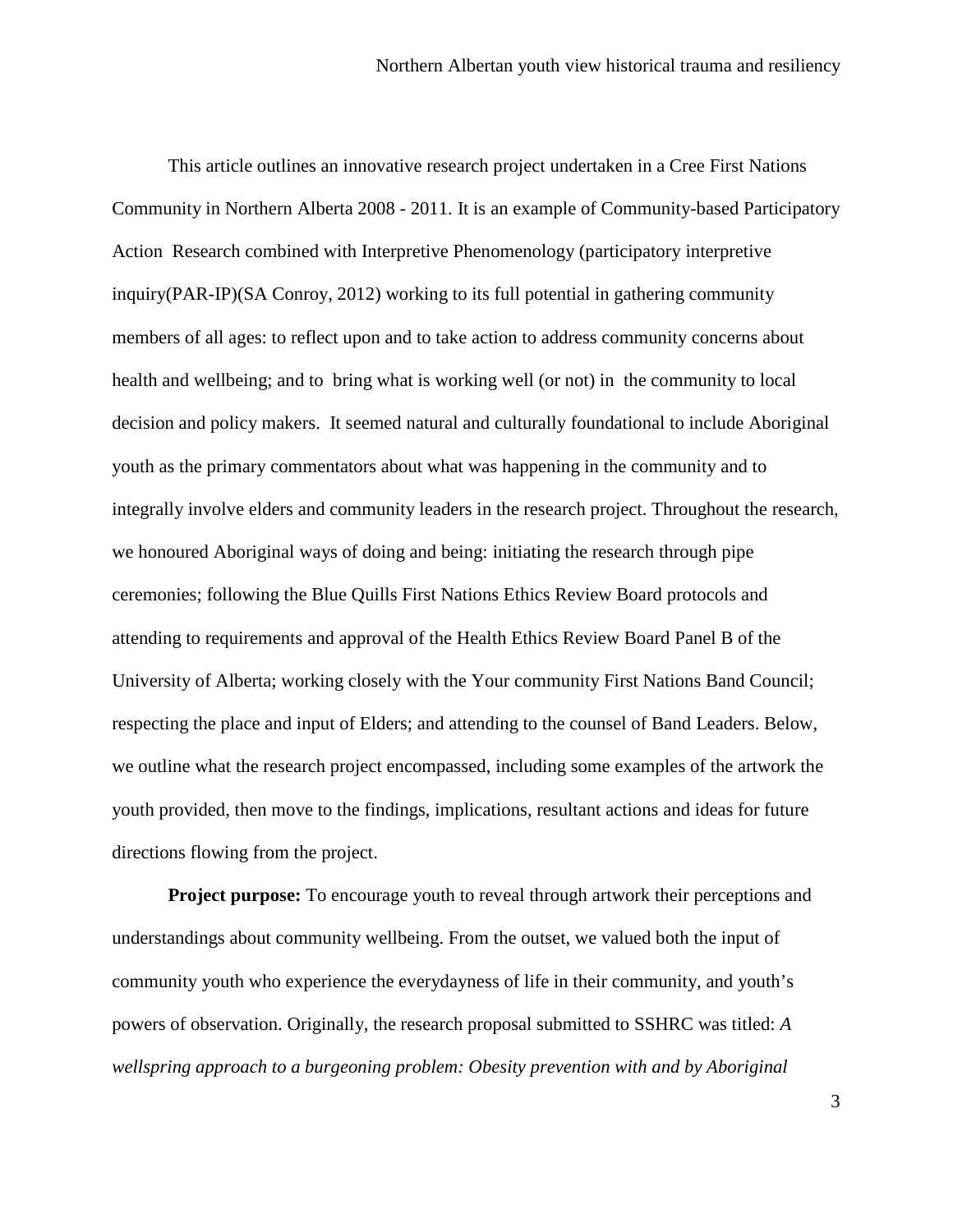*people through promoting healthy culturally-appropriate lifestyles throughout the lifespan.* **(**SSHRC RDI Grant #820-2007-1053) However, it became apparent that there was more to ill health in the community than only obesity; it was evident to all that social determinants of health [\(Lachance, 2010;](#page-18-0) [Mikkonen & Raphael, 2010;](#page-18-1) [Smithetal, 2005;](#page-18-2) [WorldHealthOrganisation, 2003\)](#page-19-0) and wellbeing were adversely affecting everyone in the community. Therefore, we formulated an offshoot proposal for research to the Killam Foundation Operating Grant at the University of Alberta to fund: *Exploring health through the eyes and art of Aboriginal children (*Killam Cornerstone Operating Grant # RES0007507) with the purpose (in Cree) of the research to: encourage children to "kiskeyihtamohiwewin" - to reveal through the act of telling, what is perceived and understood about health from their point of view. They were asked, using a variety of art forms, to share with elders, parents and community members what health means to them. Through discussion with the community, we also came to understand that we would be dealing with youth, more than children, and with 'wellbeing' more than with 'health' issues.

To the youth, we posed the youth-friendly **Research Question**: What makes you happy or sad about living in your community? It was hoped that this carefully thought out youthfriendly question opened the possibility to youth aged 7 to 19 years to offer their perceptions about community wellbeing without imposing adult, western-styled words to frame the question. We have a deep respect for what the youth could offer to the research. [\(Trafzer, 1992\)](#page-18-3) Consistently, we were encouraged by their delight in being asked for their input and thoughts. There was always the promise that their words and artworks would be brought to the community for reflection leading to action to make the community the best place to flourish as a People and Nation framed within Cree traditions.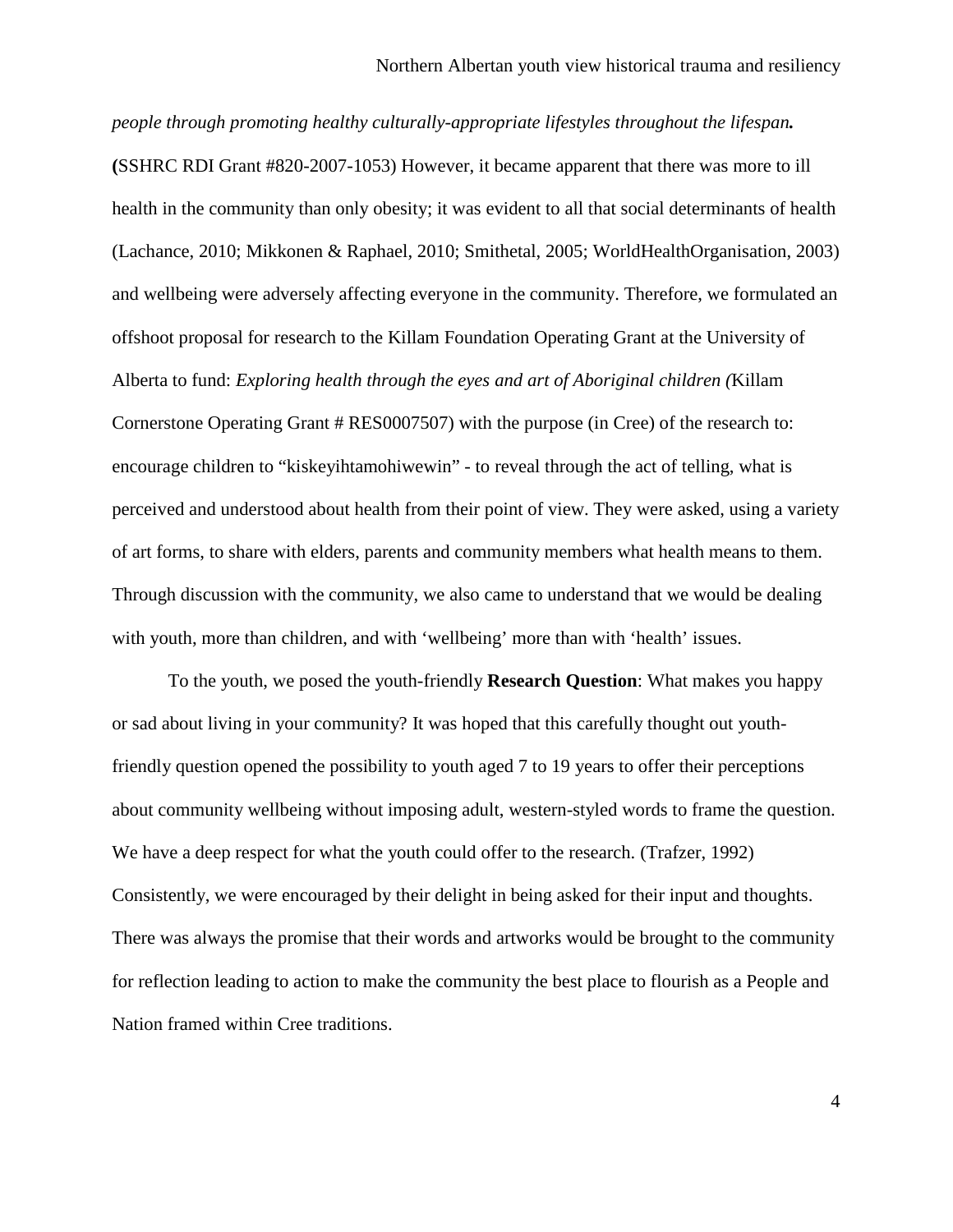To put community health and wellness in perspective, many publications and reports provided commentary on the poor health and living conditions in Aboriginal communities. The Alberta Diabetes Surveillance Survey outlines many Aboriginal communities where living and associated health conditions are subpar in comparison to more affluent Albertan communities.[\(ADSS, 2009\)](#page-17-1) Adverse living conditions affect social-economic determinants of health in many ways [\(Adelson, 2005;](#page-17-2) [Gracey & King, 2009;](#page-18-4) [King, Smith, & Gracey, 2009\)](#page-18-5) leading to an intergenerational downstream negative effect on physical and mental health. Maternal health affects women's offspring prior to, during and after pregnancy. [\(Barker, 1998;](#page-17-3) [Carson & Conroy, 2006;](#page-17-4) [SA Conroy & Baydala, 2009;](#page-17-5) [SA Conroy, Makokis, Carson, & Whitty-](#page-17-6)[Rogers, 2013;](#page-17-6) [SA Conroy, Murray, Carson, Ragnarsdottir, & Blood, 2011;](#page-17-7) [Statistics, 2008;](#page-18-6) [T. K.](#page-19-1)  [Young, Martens, PJ., Taback, S.P., Sellars, E.A., Dean, H.J., Cheang, M., Flett, B., 2002;](#page-19-1) [T. K.](#page-19-2)  [Young, Reading, J., Elias, B., and O'Neil, J.D., 2000\)](#page-19-2) These effects include major adult and childhood conditions and diseases such as diabetes, obesity, and hypertension. Plus, poverty affects the whole community, dragging down the morale of most, although some become resilient to all or any of these adverse influences. Although the research team initially had considered performing childhood obesity prevention research, it was clear that many obesity and diabetes research projects and government programs were, perhaps with few exceptions like the Sandy Lake and Kahnawake diabetes prevention programs, successful only in the short term. [\(Cargo et al., 2003;](#page-17-8) [Gittelsohn et al., 1995\)](#page-18-7) We decided that an insider look at the socioeconomic context facing community residents was needed; it must be culturally sensitive, locally driven, and community-focused to uncover the grassroots' context for socio-economic determinants of health and wellness framing community life.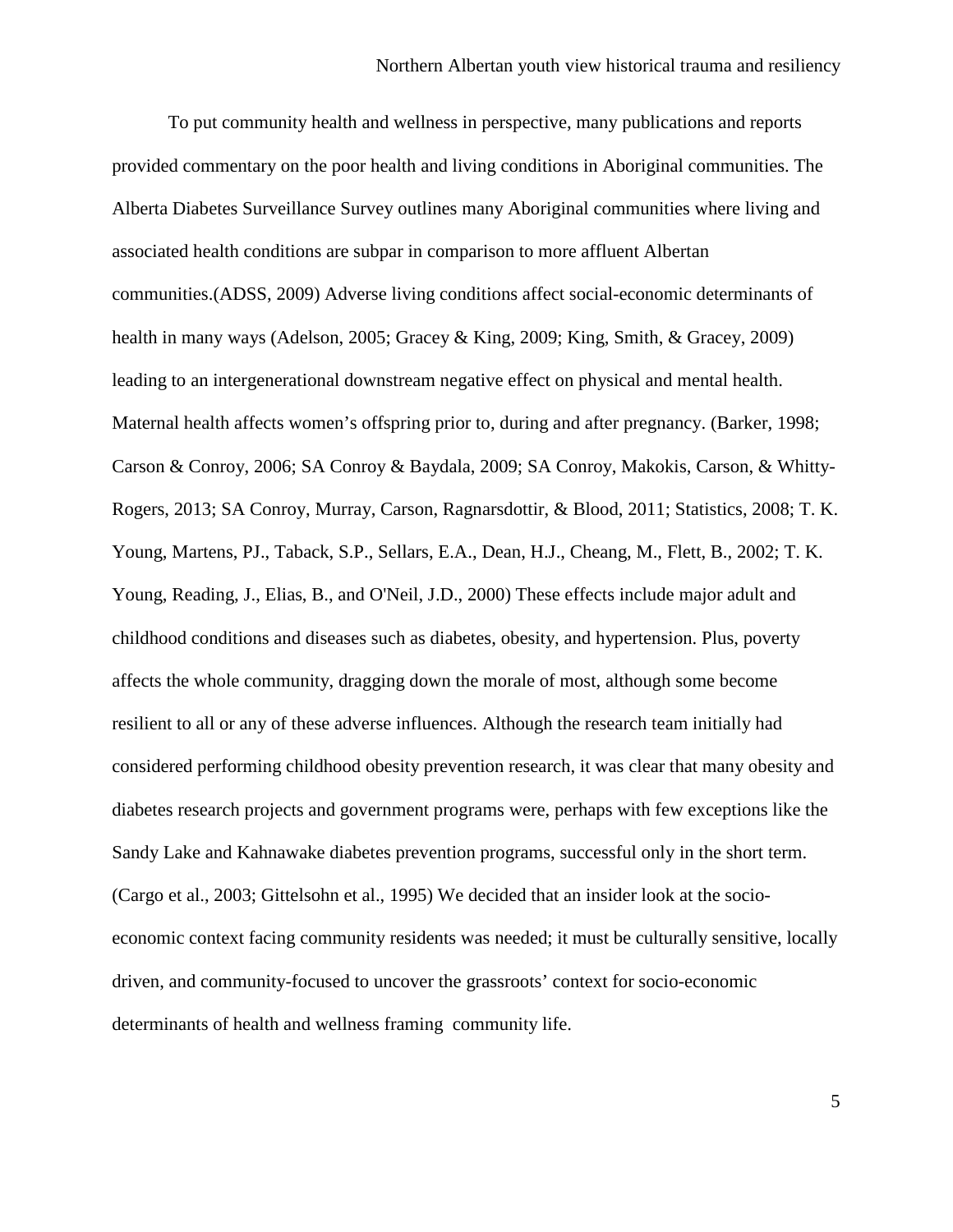### **Methodology**

We combined use of CB[PAR] [\(Freire, 1970/1983,](#page-18-8) [1974/1980;](#page-18-9) [McIntyre, 2008\)](#page-18-10) and Interpretive Phenomenology[\(SA Conroy, 1989;](#page-17-9) [S Conroy & Dobson, 2005;](#page-17-10) [Munhall, 2012\)](#page-18-11) as methods while Elders, community members, and the community Band Council shaped the research. Fifty-six youth aged 9-19 years participated after ethical approval and solicitation in the Boys and Girls Club and high school. PAR principles and Aboriginal protocols shaped the research from its conception. [\(McIntyre, 2008;](#page-18-10) [Wilson, 2008.\)](#page-19-3) The research question, plan, and implementation phases drew in community members of all ages to formulate and implement each stage of the research. Documented discussion amongst community members ensued. Elicited thoughts highlighted where changes could be made to improve or support positive aspects of community life.

Smudge and/or pipe ceremonies heralded the start of any activity throughout the project. Youth were either given disposable cameras to photograph people, events, items in the community, and/or given teachers' putty to make a 'sculpture' representing what made them happy or sad. A final project initiated and accomplished by older youth was to paint a mural on the high school wall depicting wellness and health in the community. It is a given that anyone included in photographs gave consent to be included in the photograph. Consent forms were signed by adults for themselves and/ or for their participating minor children; assent forms were signed by youth under 14 years of age. Youth artists were asked to provide their verbal interpretation of what had prompted their choice of image or sculpture. Both were displayed at community gatherings and to the Band Council for reflection on what the artwork meant to the youth-artist and what message the artworks were intended to send to the community regarding what made youth happy or sad about living in the community. Focus groups were formed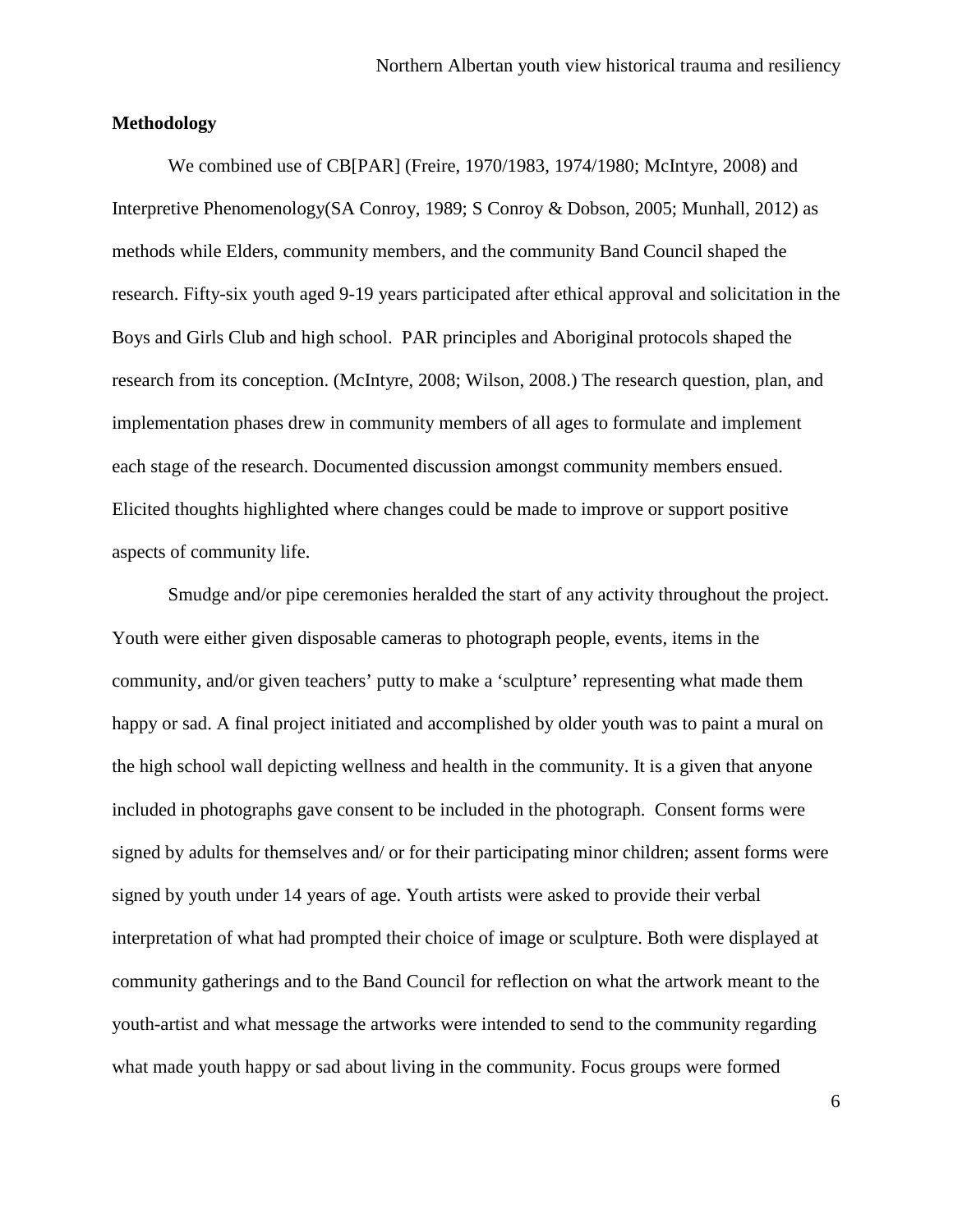comprising community members who reflected on the messages sent by the youth and to consider what could be done to strengthen what the youth liked about living in the community or to develop policies at the local level to improve living conditions in the community. All discussions were audio-taped and transcribed. Striking images (photos/ clay work/wall mural) included happy, smiling community members; others depicted what made youth sad, including commentaries about gangs, family violence, and drug consumption. Community viewers commented and recognised that the sad images showed the effects of intergenerational historical trauma and the happy artwork showed resiliency in some community members to adversity. First, we turn to what the youth displayed as making them happy about living in the community before looking at 'sadder' images.

### **Happy Findings:**

Striking images (photos/ clay work/wall mural) included happy, smiling community members. All youth, who provided images of situations or people that made them happy about living in the community, interpreted their artwork with a quiet happiness, and righteous pride in significant people and aspects for youth about living in the community. Evident was the closeness of loved ones who cared for and about the youth. Several students mentioned the importance to their loved ones and themselves of keeping cultural traditions alive and vibrant. Many photographs showed striking images of powerful First Nations leaders and dance ceremonies. One putty image depicted people joined in a circle, with different colours of putty used to distinguish people in the circle. Discussion circles for sharing purposes were easily formed in keeping with traditional practices by the youth and community members. Dear to their hearts and minds were pictures of wild flowers in the fields, their schools, and the Boys and Girls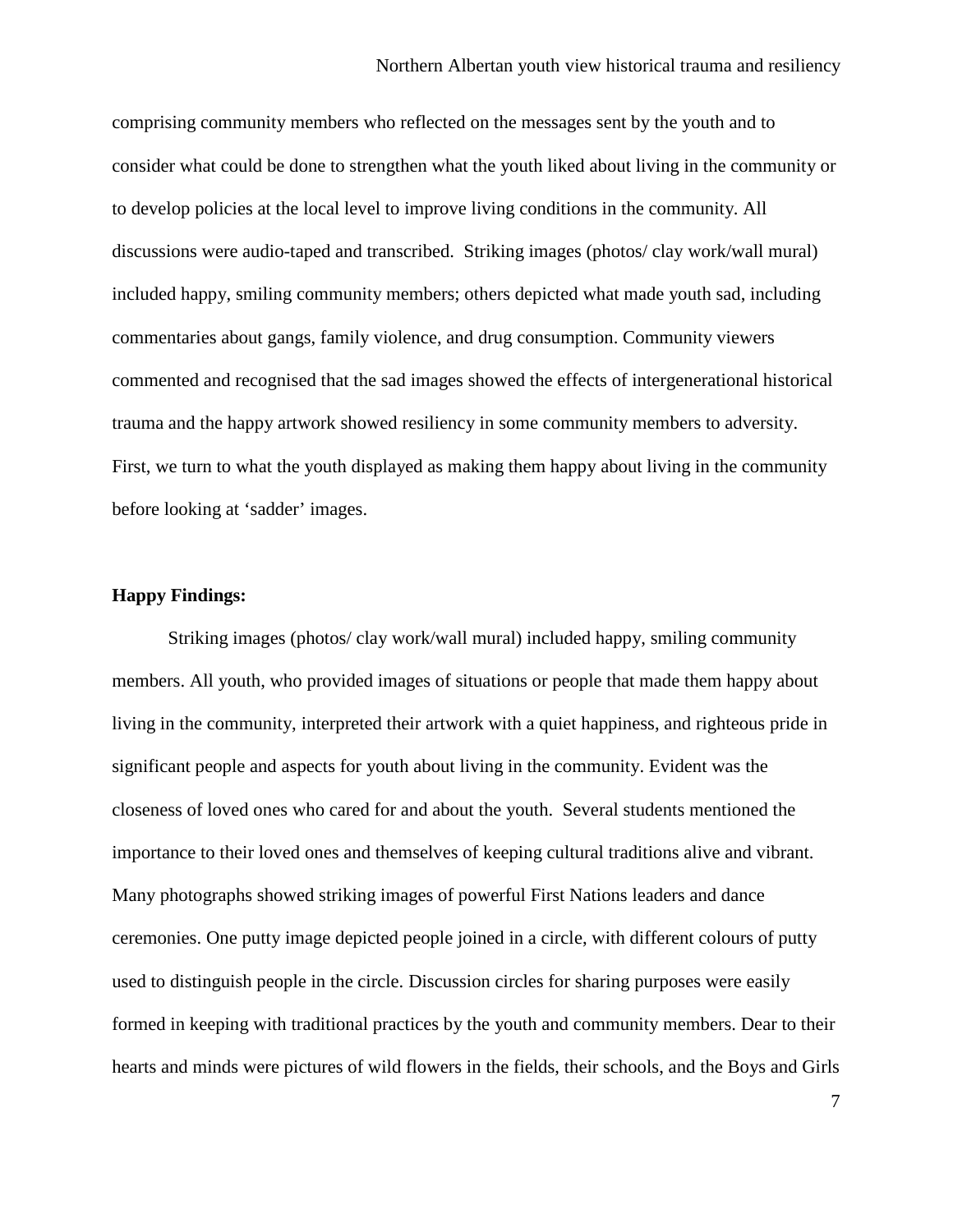Club. Pictures of puppies, dogs, cattle or bison brought delightful smiles to their faces. Through stories about their Kookums (grandmothers) or Moshums (grandfathers), they expressed feelings of closeness to and love of close relatives. Many youth appreciated how their grandparents and parents influenced their lives in positive, supportive ways. Respect for community leaders was evident in their stories of how some leaders worked hard to improve the community. Mutual respect between the youth, Band Council members, and community leaders was demonstrated in the eagerness of the older members to join with youth in this project to make it work.

### *FIGURE 1 – FAMILY, FRIENDS, AND CULTURE*



**Figure 1 Family Friends and Culture** 

### **Sad findings**

The images chosen by many youth as depicting a sad commentary on the community were located in the human environment or the physical space around them. The burnt residences are a grim reminder of the precariousness of life in this community.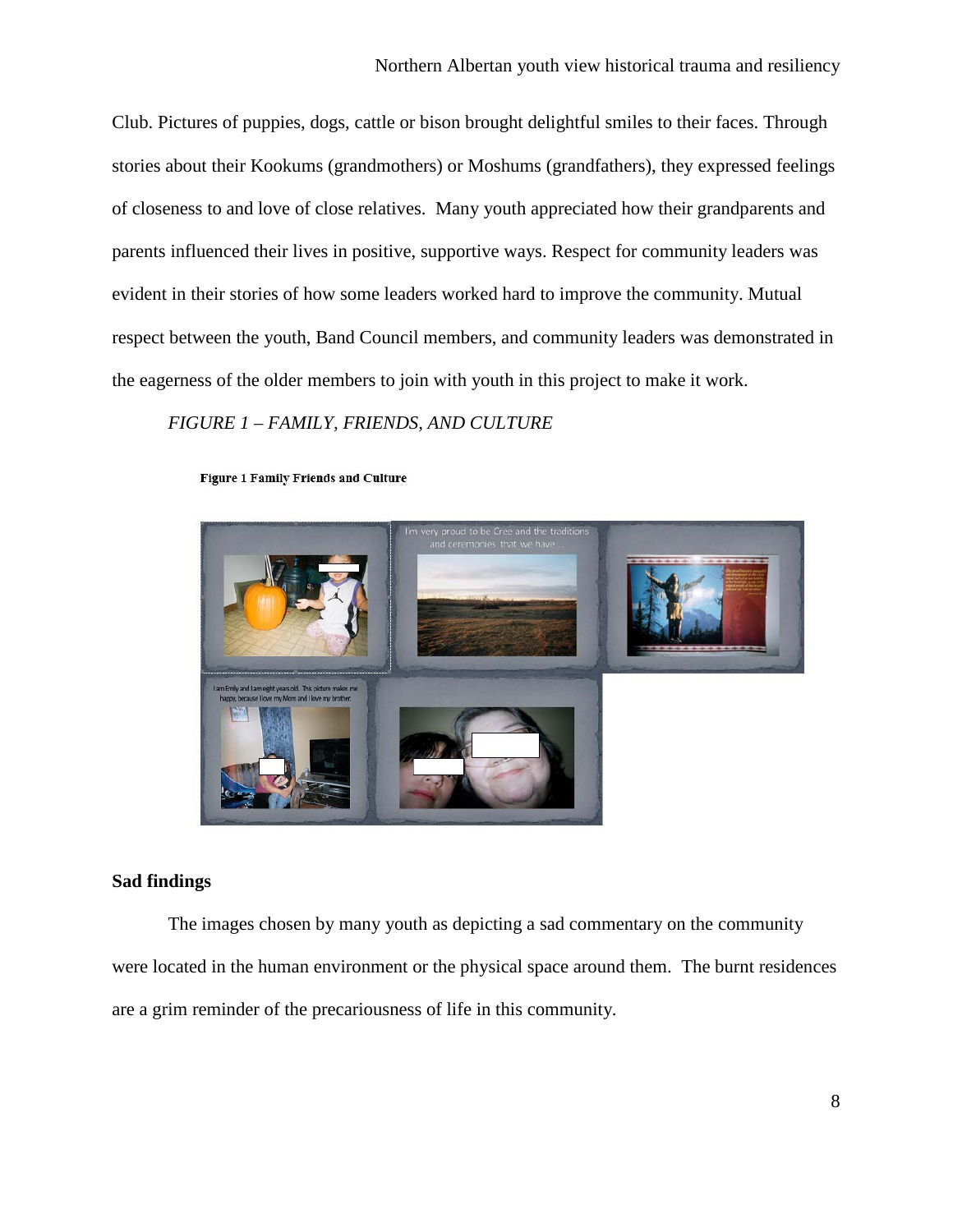### Northern Albertan youth view historical trauma and resiliency



Figure 2. SADNESS and LOSS

Many of the putty sculptures depicted what made youth sad, including commentaries about gang, family violence, and illicit drug consumption. The broken fences and homes or boarded-up buildings defaced with ugly graffiti, painted in vivid red and black colours, merited particularly strong comments from the youth about why they were sad about living in their community.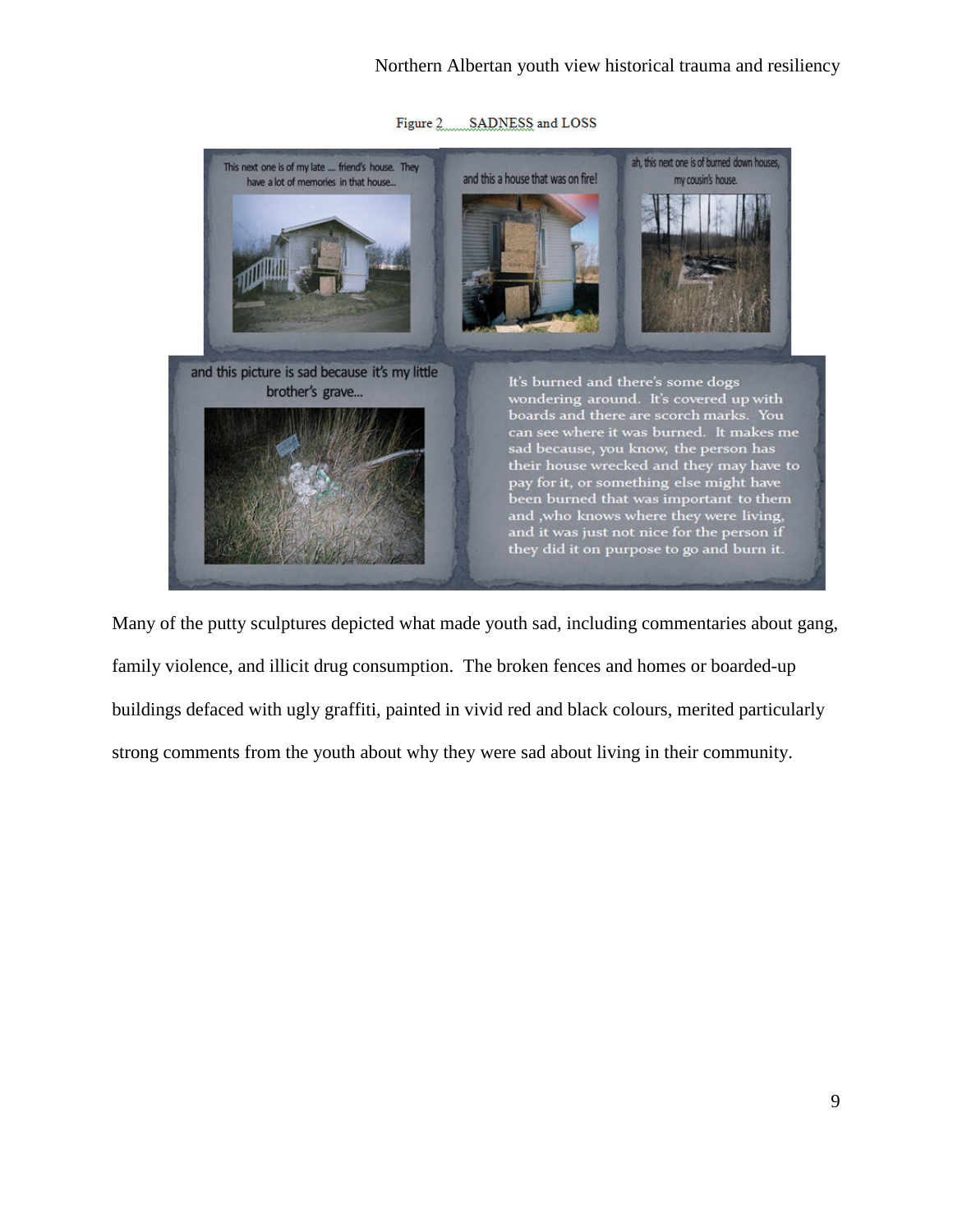

*FIGURE 3 - DRUGS, ALCOHOL, SUICIDE* 

A guided tour by a local resident of the community in November highlighted the prevalence of buildings and signs marked up with ugly, garish graffiti or pointed out the ramshackle state of most homes and dwellings. Liquor was easily available from liquor outlets; convenience stores with poor quality, high cost food stuffs dotted the community. The 'face' of poverty was ever present.[\(P. Makokis, 2010\)](#page-18-12) Youth despised what the graffiti said to visitors and residents about their community. Many of the youth-artists referred to the graffiti with disparaging remarks especially the inclusion of the gang logos of the Ghetto Boys and other groups. Burnt buildings reminded youth of sad happenings in their personal or neighbours' lives. Youth were upset at the environmental destruction of the land and the community, with reproachful remarks about trash at the dumps and on the roadside. Pollution was a point of concern and contention. Pictures of local fouled streams in a community that bring in drinking water and waters local fields harvested by American-driven combines, contrast with any social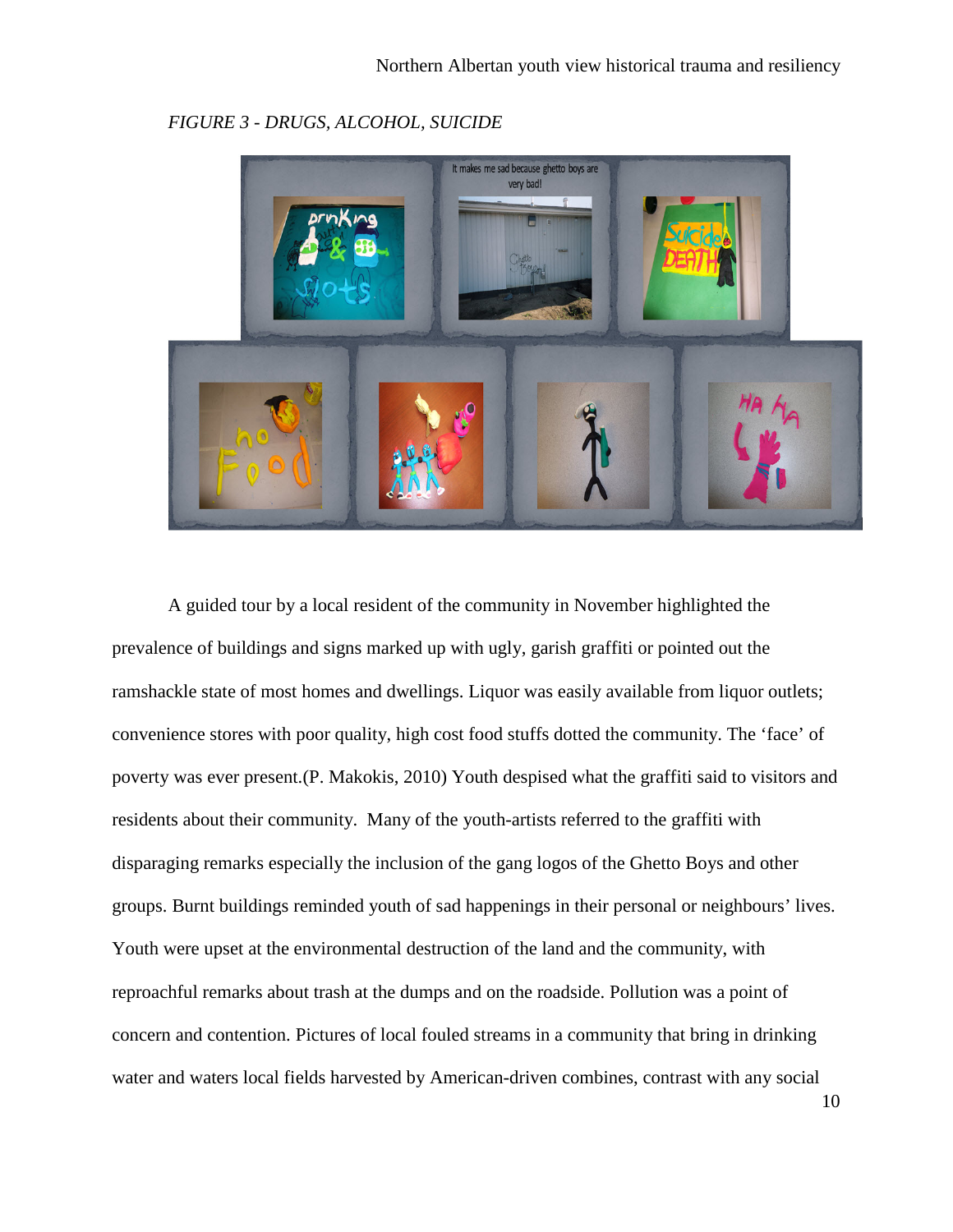reform ideas of self-sufficiency, land stewardship, and water sovereignty. Of concern to youth was the amount of road kill within and on the borders of the community. When asked why she thought this type of destruction happened so frequently, one girl stated that she thought drivers drove too fast, and some hit dogs on purpose; this act flew in the face of First Nations' respect for all of nature. The girl's little brother whose grave is shown below, died of respiratory problems when he was one year old, leaving a gaping hole in this large family of happy children and caring parents. As stated previously, community members who had the chance to see these images while they were shown individually or at the final exhibitions, were unanimous in pointing to the effects of intergenerational historical trauma as the root cause of the youth's and the community's discomfort with the quality of life in Your community.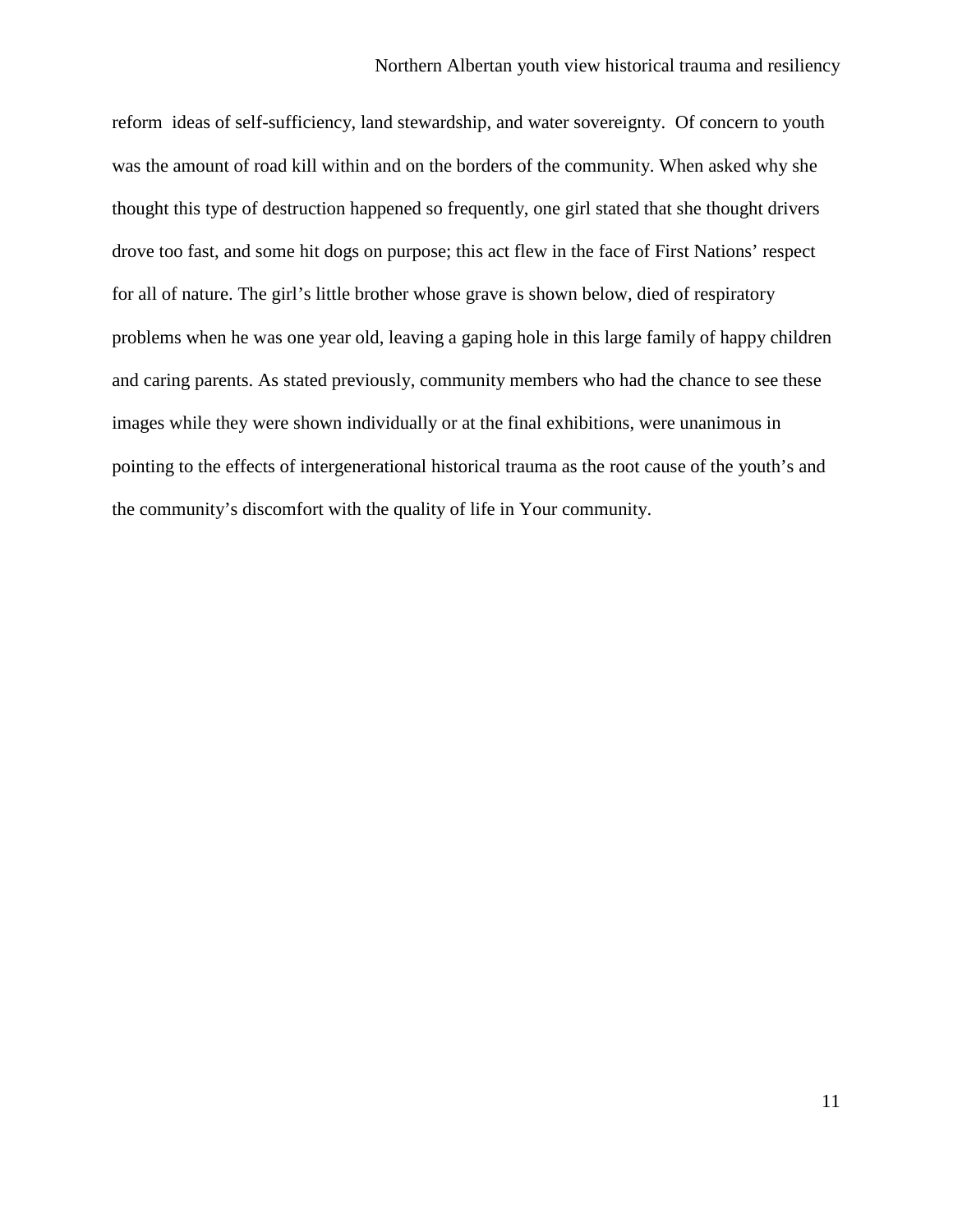# FIGURE 4-GARBAGE, POLLUTION, ROAD KILL, AND EARLY DEATH FROM RESPIRATORY PROBLEMS



## **Intergenerational Historical Trauma**

It is crucial to put the context of colonisation in what is now known as Canada. James Raffan's poem which follows puts the treaties into perspective; they still inform the cultural lifespace for Aboriginal peoples. Nonetheless, when one considers the circumstances in which many Aboriginal people live in diverse parts of Canada, it gives pause for thought about how historical intergenerational trauma arose in the last three centuries.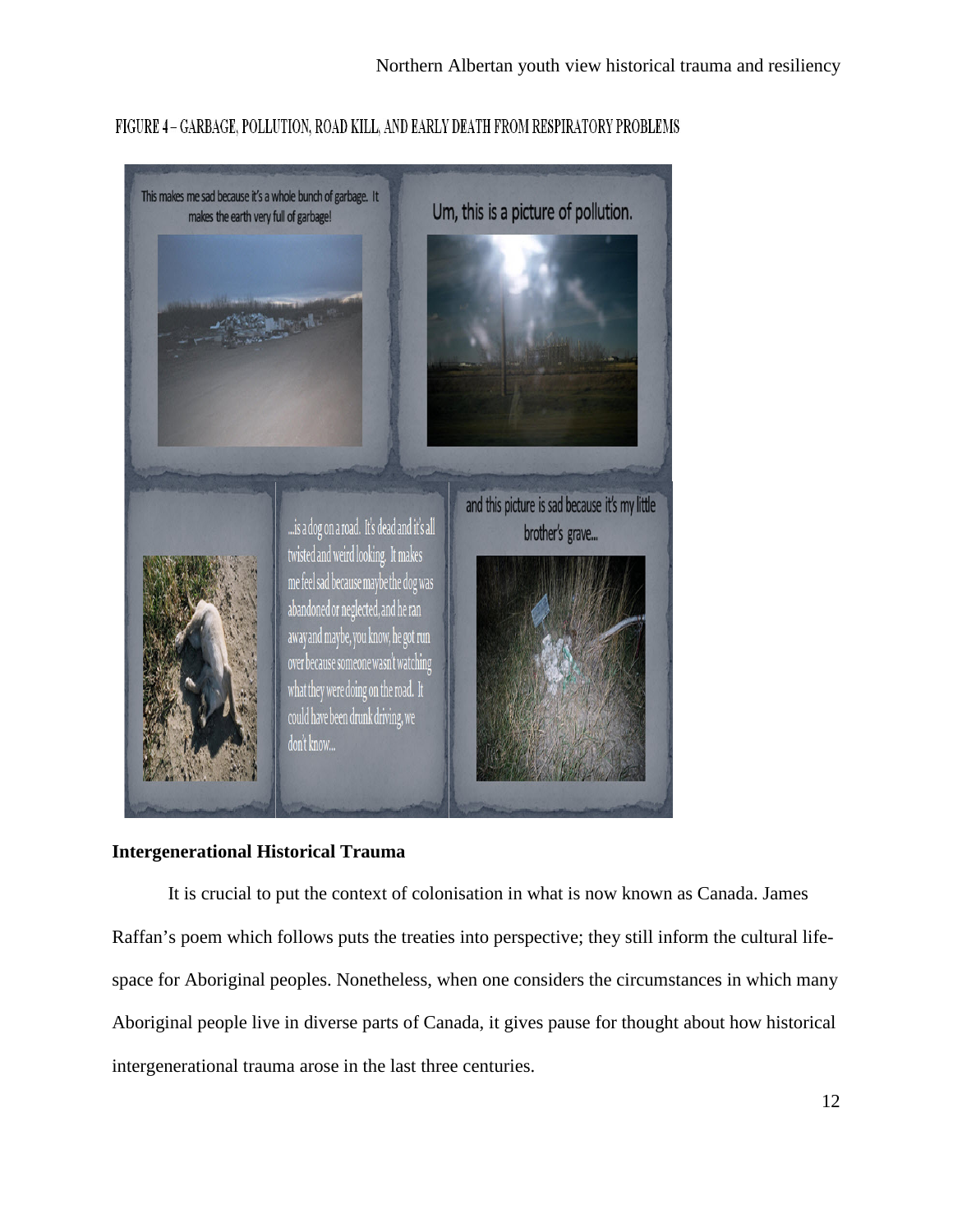Even the surrounding fields circling the Cree First Nations Community are lands let out to a huge farming enterprise whose owner 'rents' the land at usurious prices from community members who cannot afford for various reasons to till the land themselves. Hidden in this practice is the fact that community members need to find some money to support their families who are living at a bare subsistence level. This practice gives rise to the spectre of third-world conditions in Canadian Aboriginal communities. The 'renter's company' subsequently imports and hires Americans to run huge combines in order to harvest the crops. The money gained by his enterprise moves away from the land outside the community, rather than into the pockets and bank accounts of the land owners.[\(P. Makokis, 2010\)](#page-18-12) One can begin to understand why the community is filled at every turn of the road with graffiti, and filled with disenfranchised, hopeless-feeling residents. Culturally-based communal sharing of resources has been abandoned by many members. For example, traditionally, if a house was boarded up as in Figure 2, or an unpleasant incident happened to, or with a family that resulted in self-isolating behaviours, someone in the community would take it upon themselves to come to the dwelling to offer support and assistance as needed. People in need – emotional or physical - were never left alone. The connectedness formed an unbroken chain of comfort and solace. But that chain link is rusted and broken in this community.

### **The promise of the treaties:**

#### **Reconciliation Journey**

Before In this nation of rivers The canoe A gift from The Land Brought people side by side; Aboriginal, non-Aboriginal In the same boat Pulling together From sea to sea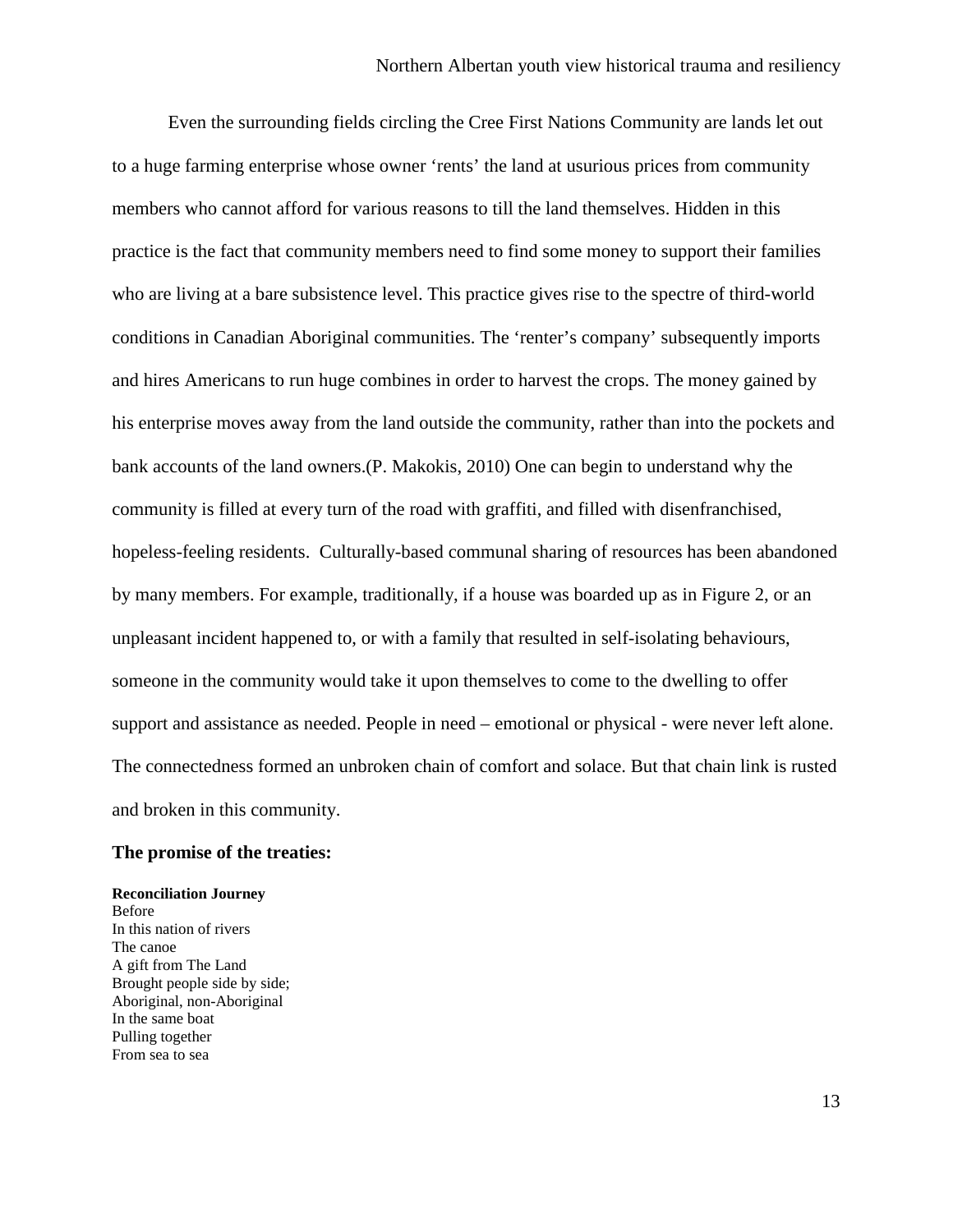Now In this nation that cries for healing The canoe A gift of First Nations Holds that same promise; Aboriginal and non-Aboriginal In the same boat Pulling together From sea to unity

Then In a nation renewed The canoe We build together Will carry our past; and remind us As Canadians That being in the same boat Pulling together Opens new horizons James Raffan [\(Raffan, 2010\)](#page-18-13)

The promise of the Two-Row Wampum belt [\(SA Conroy, Makokis, Blood, & Steinhauer,](#page-17-11)  [2011\)](#page-17-11) disintegrated with dishonoured promises and discriminatory actions, albeit sometimes unwittingly. This breakdown in respect for Aboriginal people was initiated from a Eurocentric view of the world as far back as the Publication of the Doctrine of Discovery (1823) promulgated by Christian monarchs and in Papal Bulls (1452). [\(Mitchell & Maracle, 2005;](#page-18-14) [Paul, 2011;](#page-18-15) [Peavey, 1993;](#page-18-16) [UN, 2010\)](#page-19-4) The effects of intergenerational historical trauma have been noted worldwide. However, in Aboriginal societies in Canada, it also raises the spectre of cultural genocide in our midst sparked most recently by the opening of the residential school system in the 1800s. The youth referred to this intergenerational trauma in their pain wracked images of their community, the people, and comments about impoverished living conditions in this community.

### **What is intergenerational historical trauma?**

Historical trauma [\(Blackstock, 2008;](#page-17-12) [Coyhis & White, 2006;](#page-17-13) [L. Makokis, 2001\)](#page-18-17) creates a deep woundedness in people and communities that have borne the brunt of adverse social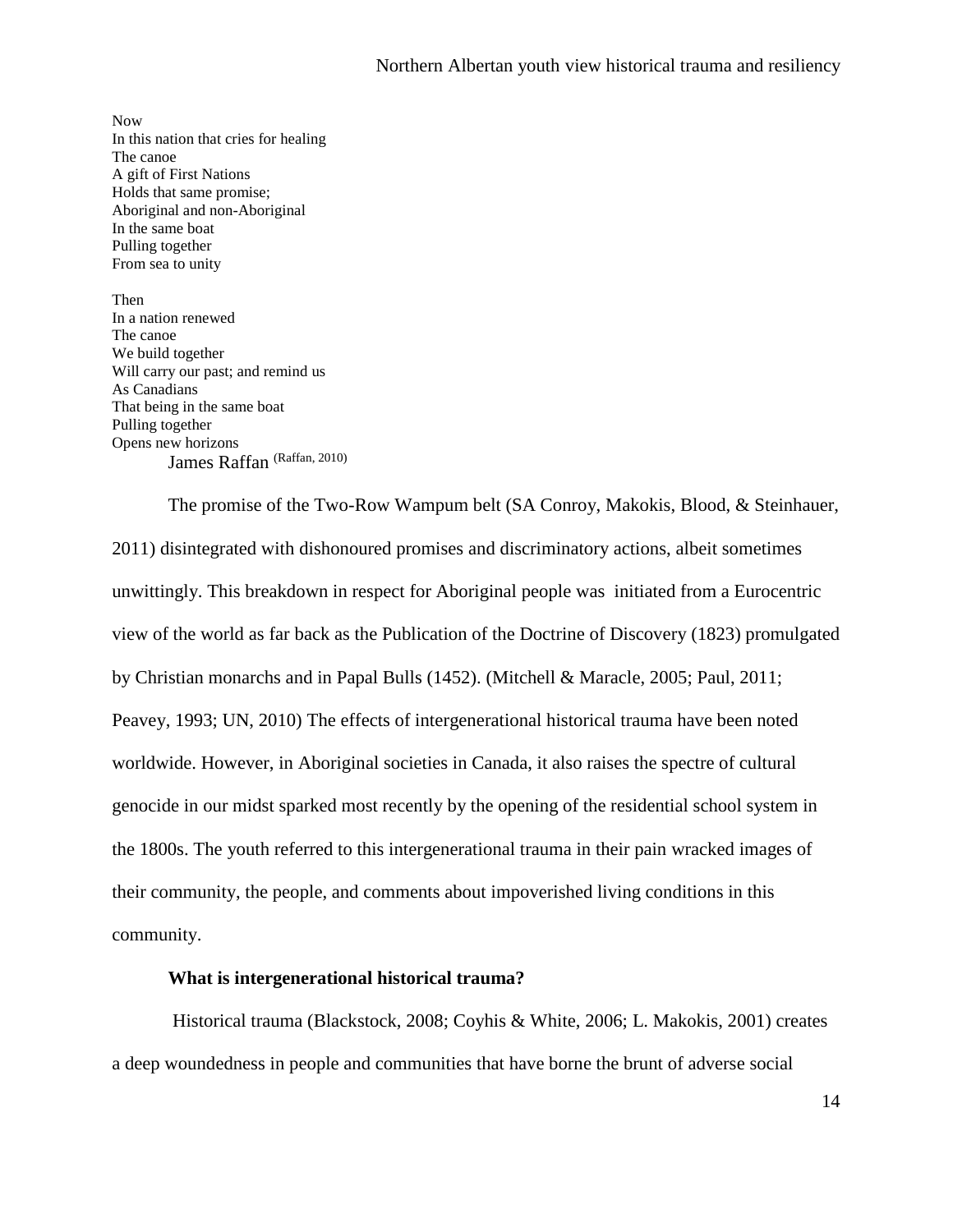determinants of health and wellbeing across centuries, rendering them with a feeling of hopelessness, unexplained grief, loss, and feelings of vulnerability. Their inequitable quality of life, physical and emotional state is blighted. [\(Whitehead, 1985\)](#page-19-5) Grinding poverty wears their spirit down.

We define [it] as cumulative emotional and psychological wounding across generations, including one's own lifespan, because everything up to a minute ago is history. It is all historical. What's happened in your own personal history, as well as what's happened in the generational line of your parents, grandparents, and in your community—great grandparents, great great grandparents––is all meaningful. The historical unresolved grief goes along with that trauma. [\(YellowHorseBraveHeart, 2005\)](#page-19-6) p. 4

In his research, Felitti offers some telling comments about the effects of adverse childhood experiences on adult health. [\(VJ Felitti, 2002;](#page-17-14) [V Felitti et al., 1998\)](#page-18-18) His studies document how any singular or combined adversarial effects such as child abuse; sexual exploitation, or poor nutrition can affect children in a community over generations. Maté echoes these findings in his work with Aboriginal women who have migrated from many Albertan communities and elsewhere to Vancouver`s downtrodden East Side.[\(Mate, 2004,](#page-18-19) [2008\)](#page-18-20) Their final plight is mirrored in the `Highway of Tears` that spreads from Alberta to the West Coast of British Columbia. Missing women are mourned in the Aboriginal communities that feed that Highway.

It is no different in this community; healing strategies need to surface from and within the community to address what the youth have shown us so clearly and graphically if they are to survive into the next decades let alone for the sacred seven generations to come. How can they develop resiliency to these long standing negative influences?

### **What is resiliency?**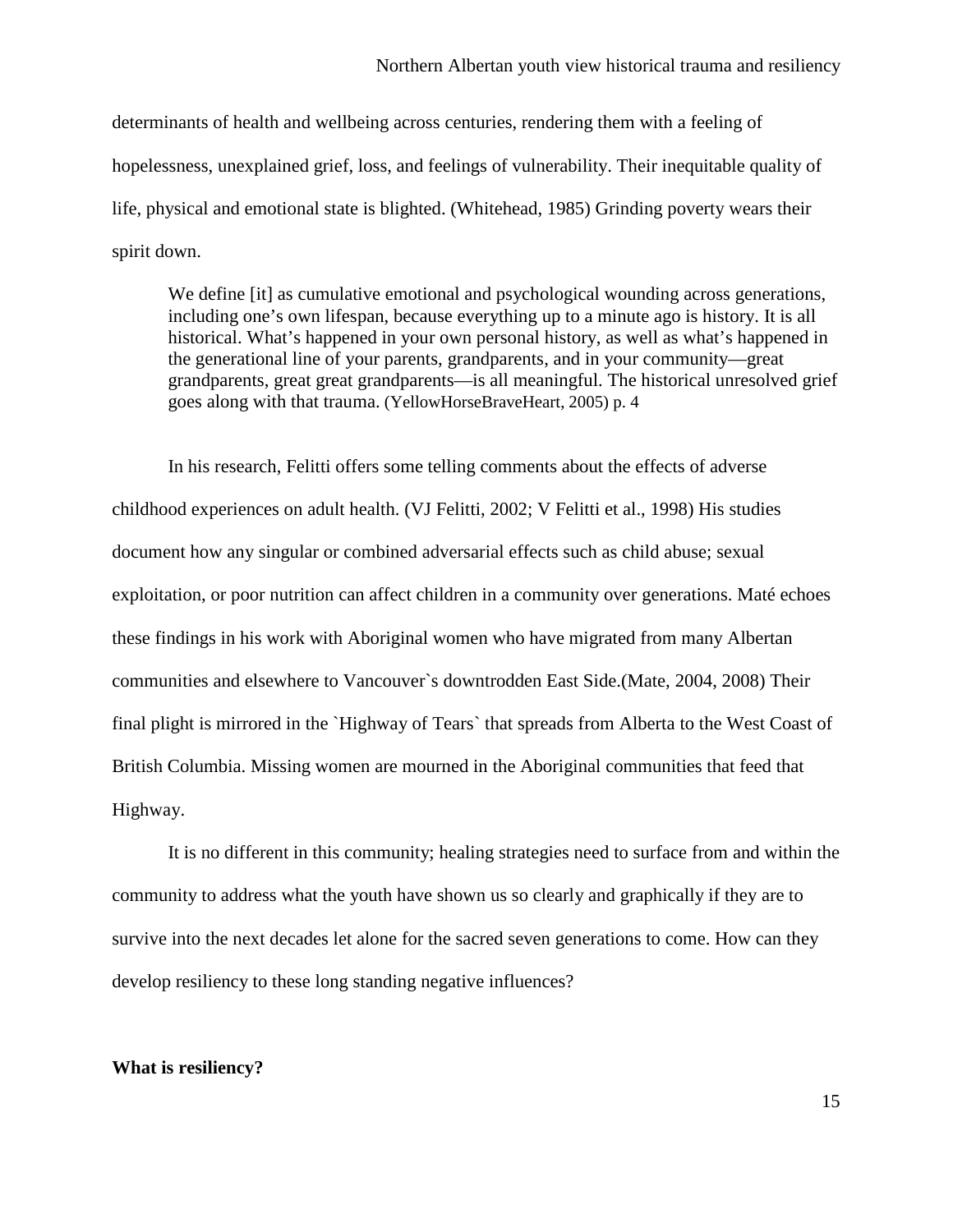#### According to Resiliency Canada,

studies have followed individuals raised in extremely high-risk environments that included significant levels of poverty, alcoholism, drug abuse, physical and sexual abuse, and mental illness. Researchers found that at least 50 per cent and usually closer to 70 per cent of these individuals grow up to be not only successful by societal standards, but "confident, competent, and caring" persons (Werner & Smith, 1992). The reason some individuals succeed when faced with risks and adversity is resiliency – the capability of individuals and systems (families, groups and communities) to cope with significant adversity or stress in ways that are not only effective, but tend to result in an increased ability to constructively respond to future adversity.

Many of the parents of the children in this study pass along their resiliency to adverse childhood experiences, whether they or their own parents were in residential schools. Although surrounded by alcoholism, drug use, arson, or family violence, they have found the strength from their cultural practices to cope with poverty, stress, poor education levels, and devaluing of Cree culture and ways of being. They encourage their children to envision what is possible, to find strength in adversity, to draw strength from cultural practices. They act as mentors, coaches, teachers, and healers. They choose to live in harmony. The system in which they live is seen as interconnected, interdependent, and relational. "One of the teachings of the Medicine Wheel says that the Honor of One is the Honor of All. And if that is true, then The Pain of One is the Pain of All". [\(Bison, 2002\)](#page-17-15) p. 14 Youth in this study frequently mentioned that their culture was important to them. They look forward to contributing to it for seven generations to come. They benefit from the role models which community members act out every day.[\(ResiliencyCanada,](#page-18-21)  [2013\)](#page-18-21)

The results of this research project are, and will continue to be, addressed in community healing circles planned to acknowledge what has happened historically and to draw upon the strengths and community wisdom found in members who are resilient themselves. To do this, the this Cree First Nations community plans more focus groups for adults to discuss the findings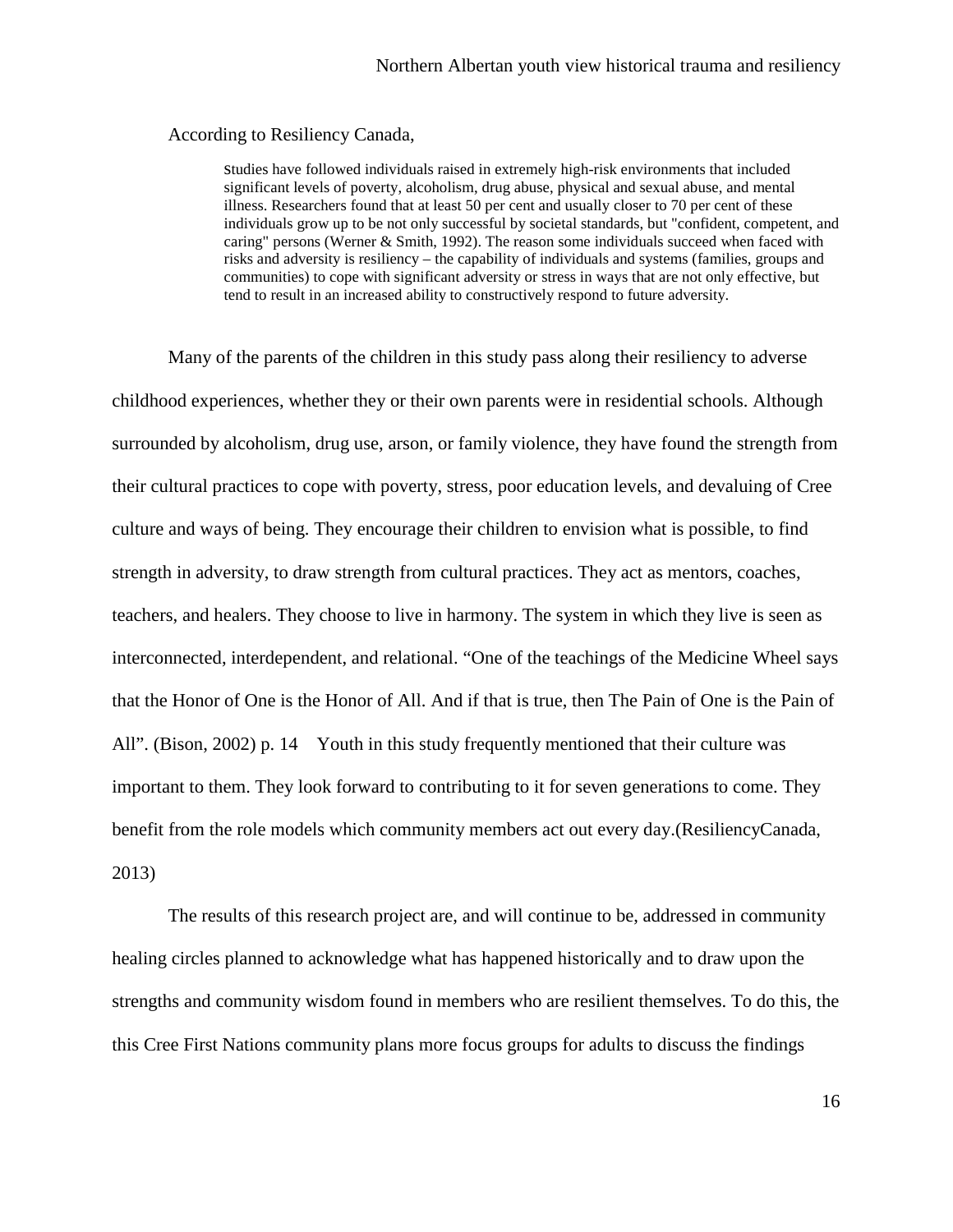passed on by the children. The medicine wheel will be the guiding point for discussions about how to direct actions towards wellbeing in the community. The Native American [\(Bison, 2002\)](#page-17-15) and Blue Quills First Nations Codes of Ethics, formulated by the leadership team at Blue Quills [\(BlueQuillsBoardofGovernors, 2009\)](#page-17-16), will guide actions of community members and the Band Council in a respectful movement towards renewing and restoring health and wellbeing in the community. This research project strengthened community resolve to make life in the community better for generations to come. It gave youth the chance to be heard about a topic they had not been given an opportunity to discuss before with the community, nor to offer positive suggestions for areas needing continued support or change for improvement of health and wellbeing.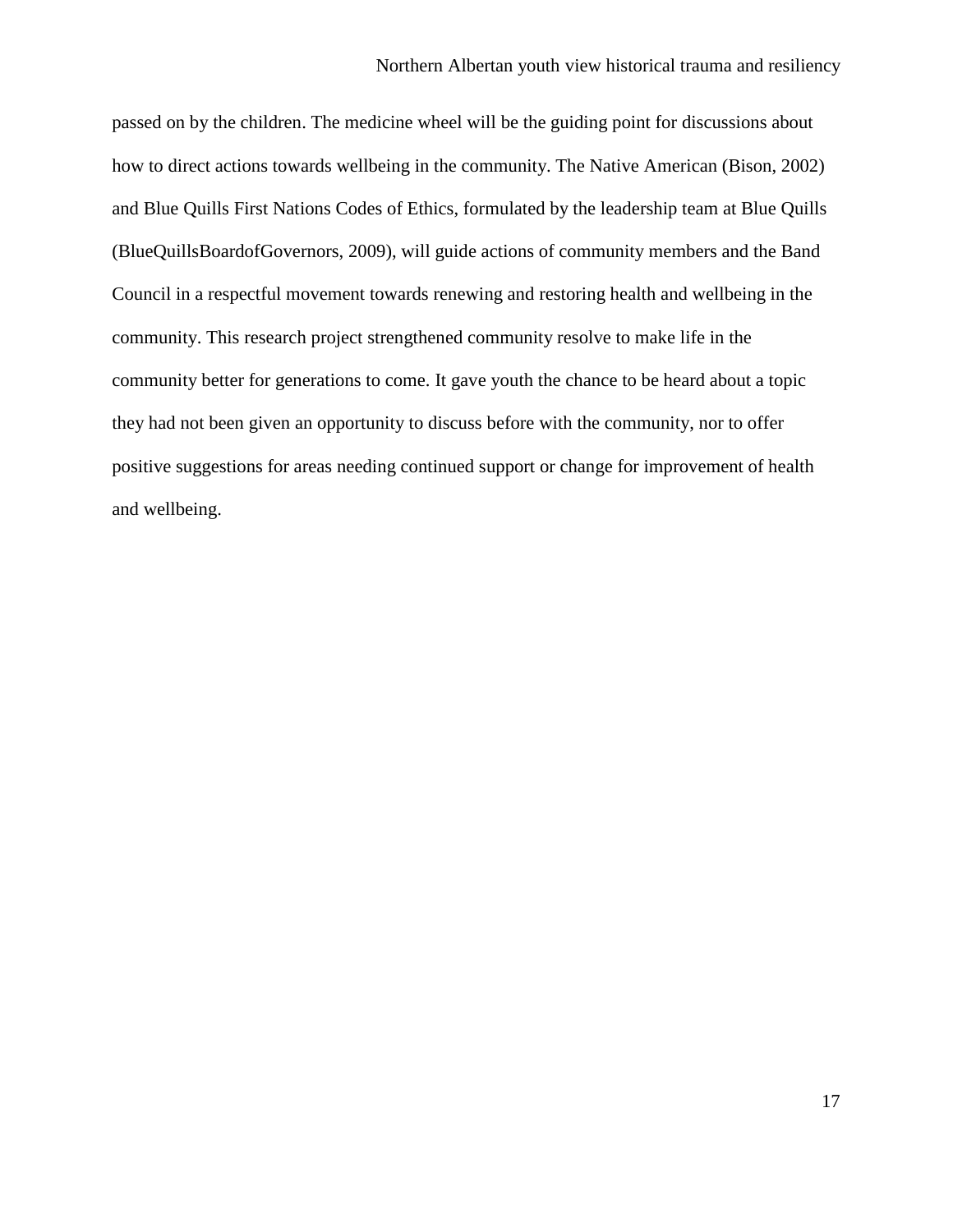### **REFERENCES**

- <span id="page-17-2"></span>Adelson, N. (2005). The embodiment of inequity: Health disparities in Aboriginal Canada. *Canadian Journal of Public Health, 96*(Supp 2), S45-61.
- <span id="page-17-1"></span>ADSS. (2009). *Alberta Diabetes Surveillance Survey*.
- <span id="page-17-3"></span>Barker, D. (1998). *Mothers, Babies and Health in Later Life* (Second ed.). Edinburgh: Churchill Livingstone.
- <span id="page-17-15"></span>Bison, W. (2002). *The Red Road to Wellbriety in the Native Ameriican Way*. Colorado Springs, CO.
- <span id="page-17-12"></span>Blackstock, C. (2008). *Rooting Mental Health In an Aboriginal World View Iinspired by Many Hands One Dream*. Paper presented at the The Provincial Centre of Excellence for Child and Youth Mental Health at CHEO.
- <span id="page-17-16"></span>BlueQuillsBoardofGovernors. (2009). *Blue Quills First Nations College Research Ethics Policy*.Unpublished manuscript, St Paul, AB.
- <span id="page-17-8"></span>Cargo, M., Levesque, L., Macaulay, A., McComber, A., Desrosiers, S., Delormier, T., et al. (2003). Community governance of the Kahnawake Schools Diabetes Prevention Project, Kahnawake Territory, Mohawk Nation, Canada. *Health Promotion International, 18*(3), 177-187.
- <span id="page-17-4"></span>Carson, G., & Conroy, S. (2006). *Perinatal social determinants of health and childhood obesity: an integrative literature review poster presentation*. Paper presented at the IWK Hospital Perinatal Health Research Day.
- <span id="page-17-9"></span>Conroy, S. (1989). *Moral and Intellectual Development of John Abbott College Student and Graduate Female Nurses.* Unpublished Masters, McGill University, Montreal, QC.
- <span id="page-17-0"></span>Conroy, S. (2012). *Community –based participatory action research and interpretative phenomenology (participatory interpretive inquiry) The Saddle Lake youth project 2009- 2010*. Paper presented at the IQQM Thinking Qualitatively Workshop
- <span id="page-17-5"></span>Conroy, S., & Baydala, L. (2009). *The link between infant size and later obesity*. Paper presented at the Covenant Health Research Centre & Paediatric Environmental Health Specialty Unit Research Day.
- <span id="page-17-10"></span>Conroy, S., & Dobson, S. (2005). Mood and Narrative Entwinement: Some implications for educational practice. *QHR, 15*(7), 975-990.
- <span id="page-17-11"></span>Conroy, S., Makokis, P., Blood, R., & Steinhauer, S. (2011). *Revisiting the Two Row Wampum Belt*. Paper presented at the Amiquaaq: Share Songs, Knowledge, & Traditions: The Ethical Relationships that Exist Between Us.
- <span id="page-17-6"></span>Conroy, S., Makokis, P., Carson, G., & Whitty-Rogers, J. (2013). *Social Determinants of Wellness Affect Canadian Indigenous Women: For better or worse. - Poster Walk*. Paper presented at the Diabetes in Pregnancy Seventh International Conference.
- <span id="page-17-7"></span>Conroy, S., Murray, C., Carson, G., Ragnarsdottir, L., & Blood, R. (2011). *Social determinants of health affect women and their offspring prior to, during, and after pregnancy*. Paper presented at the Diabetes in Pregnancy Sixth International Conference.
- <span id="page-17-13"></span>Coyhis, D., & White, W. (2006). *Alcohol problems in Native America: The untold story of resistance and recovery - the truth about the lie*. Colorado Springs, CO: White Bison Inc.
- <span id="page-17-14"></span>Felitti, V. (2002). The Relationship of Adverse Childhood Experiences to Adult Health: Turning Gold Into Lead. German ACE article. *Z Psychosom Med Psychother, 28*(4), 359-369.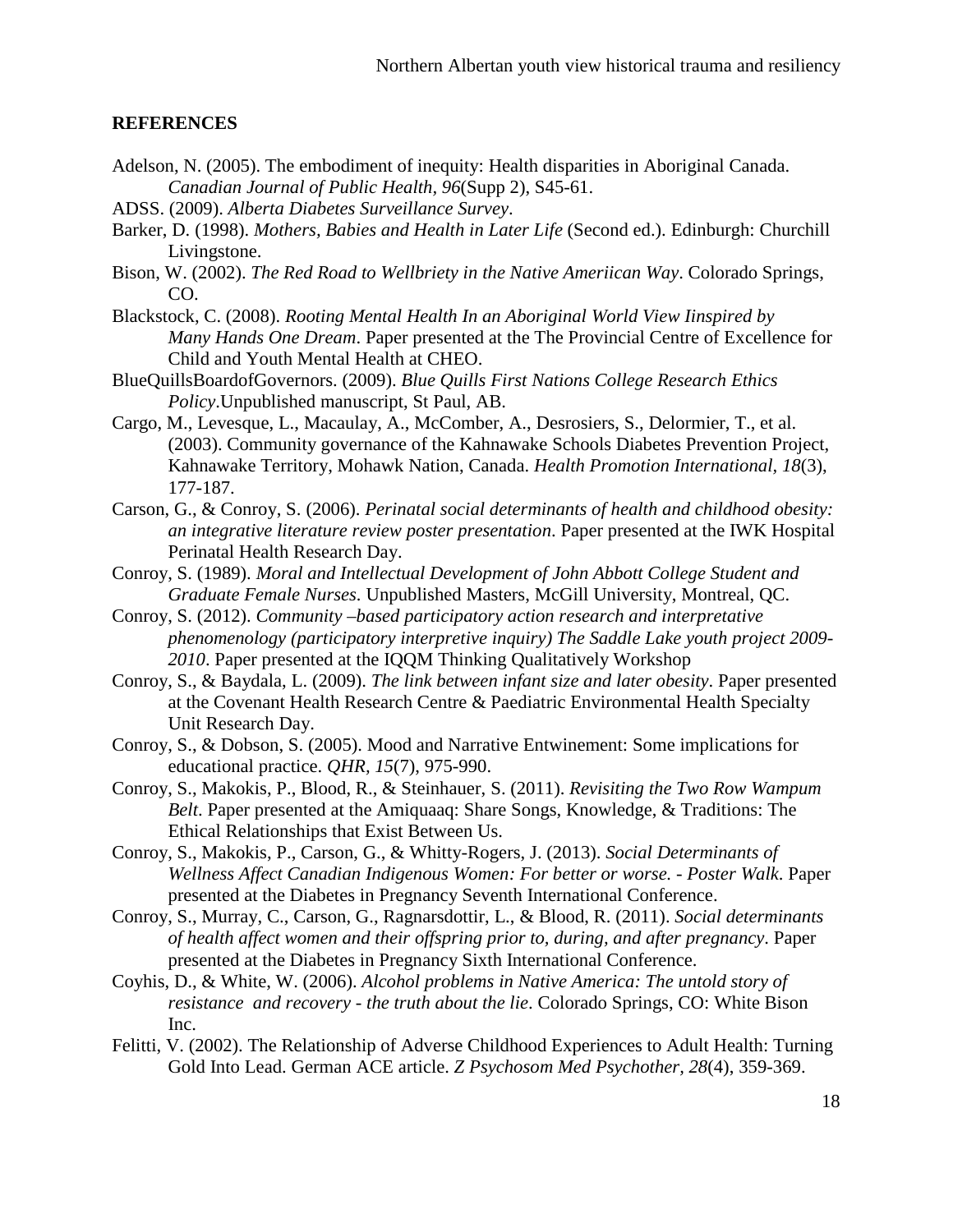- <span id="page-18-18"></span>Felitti, V., Anda, R., Nordenberg, D., Williamson, D., Spitz, A., Edwards, V., et al. (1998). Relationship of childhood abuse and household dysfunction to many of the leading causes of death in adults. The Adverse Childhood Experiences (ACE) Study. *Am J Prev Med, 14*(4), 245-258.
- <span id="page-18-8"></span>Freire, P. (1970/1983). *Pedagogy of the oppressed.* New York: Continuum.
- <span id="page-18-9"></span>Freire, P. (1974/1980). *Education for critical consciousness*. New York: Continuum.
- <span id="page-18-7"></span>Gittelsohn, J., Harris, S., Whitehehad, S., Wolever, T., Hanley, A., Barnie, A., et al. (1995). Developing diabetes interventions in an Ojibwa-Cree community in northern Ontario: Linking qualitative and quantitative data. *Chronic Dis Can, 16*, 157-164.
- <span id="page-18-4"></span>Gracey, M., & King, M. (2009). Indigenous health part 1: determinants and disease patterns. *the Lancet, 374*, 65-75.
- <span id="page-18-5"></span>King, M., Smith, A., & Gracey, M. (2009). Indigenous health part 2: the underlying causes of the health gap. *The Lancet, 374*.
- <span id="page-18-0"></span>Lachance, N. (2010). *Health determinants for First Nations in Alberta*.
- <span id="page-18-17"></span>Makokis, L. (2001). *125 years of Treaty 6 (1876-2001)*.Unpublished manuscript, St Paul, AB.
- <span id="page-18-12"></span>Makokis, P. (2010). A guided tour of Saddle Lake First Nations Cree Community. In S. Conroy (Ed.) (Personal guided tour of the Saddle Lake community ed.). Saddle Lake First Nations Cree Community, AB.
- <span id="page-18-19"></span>Mate, G. (2004). *When the Body Says No. The Cost of Hidden Stress.* . Toronto, ON: Vintage Canada.
- <span id="page-18-20"></span>Mate, G. (2008). *In the Realm of Hungry Ghosts. Close encounters with addictions*. Toronto, ON: Vintage Canada.
- <span id="page-18-10"></span>McIntyre, A. (2008). *Participatory Action Research*. Los Angeles, CA: Sage.
- <span id="page-18-1"></span>Mikkonen, J., & Raphael, D. (2010). *Social Determinants of Health: The Canadian Facts*. Toronto, ON: York University Press.
- <span id="page-18-14"></span>Mitchell, T., & Maracle, D. (2005). Healing the Generations: Post-Traumatic Stress and the Health Status of Aboriginal Populations in Canada. *Journal of Aboriginal Health, 2*(1), 14-23.
- <span id="page-18-11"></span>Munhall, P. (2012). *Nursing Research: A qualitative perspective* (5th ed.). Mississauga, ON: Jones & Bartlett Learning.
- <span id="page-18-15"></span>Paul, D. (2011). Doctrine of Discovery. Retrieved 10/04/2011: <http://www.danielnpaul.com/DoctrineOfDiscovery.html>
- <span id="page-18-16"></span>Peavey, R. (1993). *Development of Aboriginal Counselling: A Brief Submitted to the Royal Commission on Aboriginal Peoples*. Vancouver: University of Victoria.
- <span id="page-18-13"></span>Raffan, J. (2010). *Reconciliation : A Work in Progress*. Ottawa, CA.
- <span id="page-18-21"></span>ResiliencyCanada. (2013). Core Character Competencies and Positive Youth Development. Retrieved 25-2-2013, from Resiliency Canada:<http://www.resil.ca/about/>
- Shaw, I. (2003). Ethics in Qualitative Research and Evaluation. *Journal of Social Work, 3*(1), 9- 29.
- <span id="page-18-2"></span>Smithetal. (2005). Social Determinants of Health and Nursing: A Summary of the Issues, *CNA Backgrounder* (pp. 10). Ottawa, ON: Canadian Nurses Association.
- <span id="page-18-6"></span>Statistics, C. (2008). Obesity and the eating habits of the Aboriginal Population. [Health Report]. *19*(1).
- <span id="page-18-3"></span>Trafzer, C. (1992). The word is sacred to a child: American Indians and children's literature. *American Indian Quarterly, 16*(3), 381-395.